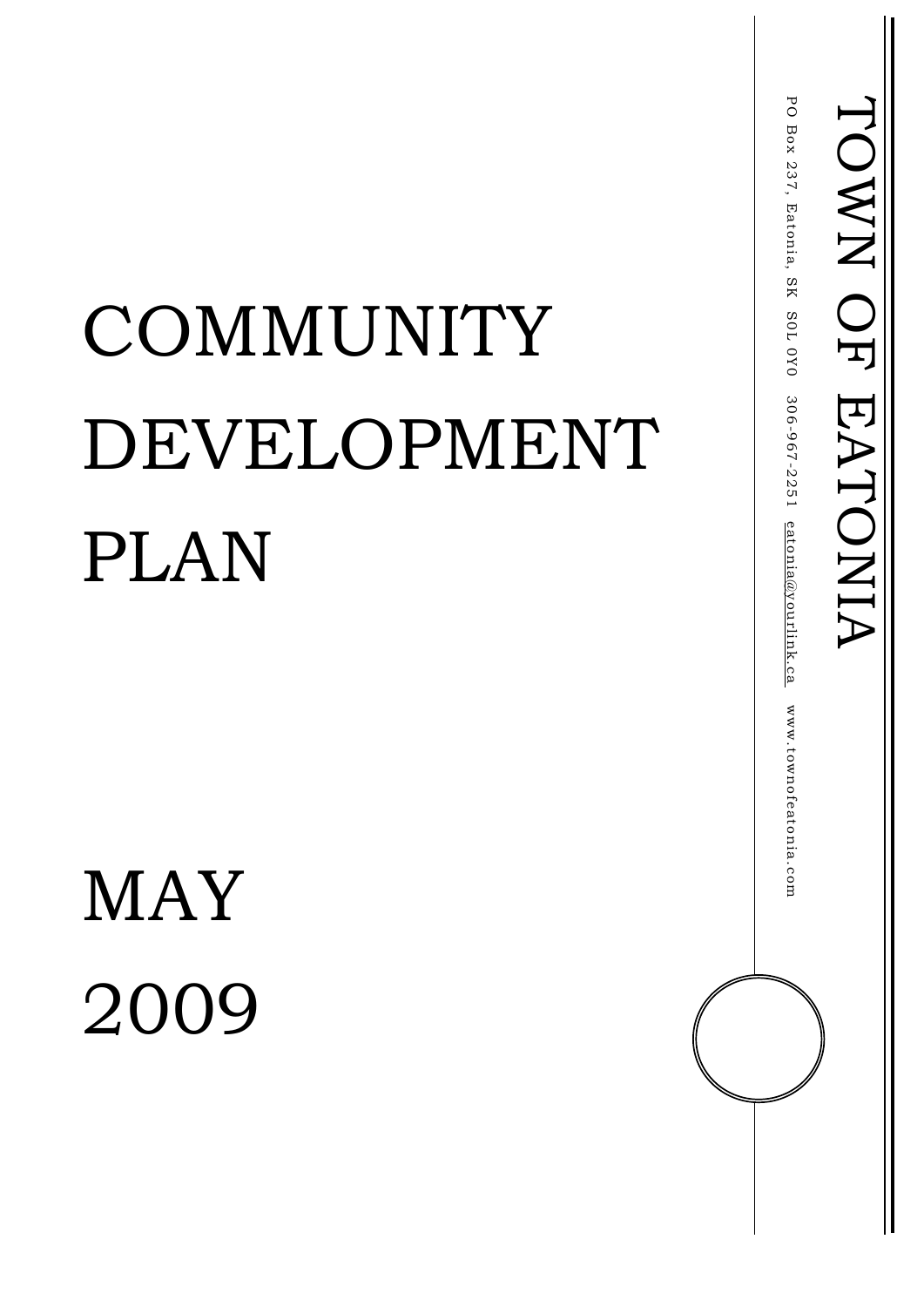## *Introduction*

Originally founded in 1918, the Town of Eatonia has continued on in spite of the past and present economic shifts of our provincial and global world. Founded on the work ethic and determination of early pioneers, these qualities continue to manifest themselves into our current residents creating a community known for its community spirit and ability to accomplish great tasks together. This unique brand of perseverance has brought us far beyond the obscure original "Mile 141" as we were known by the Canadian Northern Railway, to proudly boasting our identity as "The Prairie Oasis".

It is with this steep heritage in mind that the following pages hope to put in place a plan to continue our existence beyond merely a heritage site of yesteryear to a vibrant community with a bold future ahead.

The primary purpose of this document is to identify the principles defining and guiding decisions made by the Town of Eatonia. In addition to these base ideals, a short term strategic plan has been developed. These needs were identified through a community meeting (November 2008) as well as ongoing dialogue of Town Council in addressing current issues. It is from these meetings that the desires and needs of the community were identified and put into place as reflected in the latter pages. These ideals were adopted in May 2009 and will be reviewed again annually.

This plan is not meant to be a conclusive detailed blueprint but a living document for the Town of Eatonia in making responsible decisions, both fiscal and otherwise, to the betterment of the citizens and overall functioning of the Town of Eatonia.

 $\circledcirc$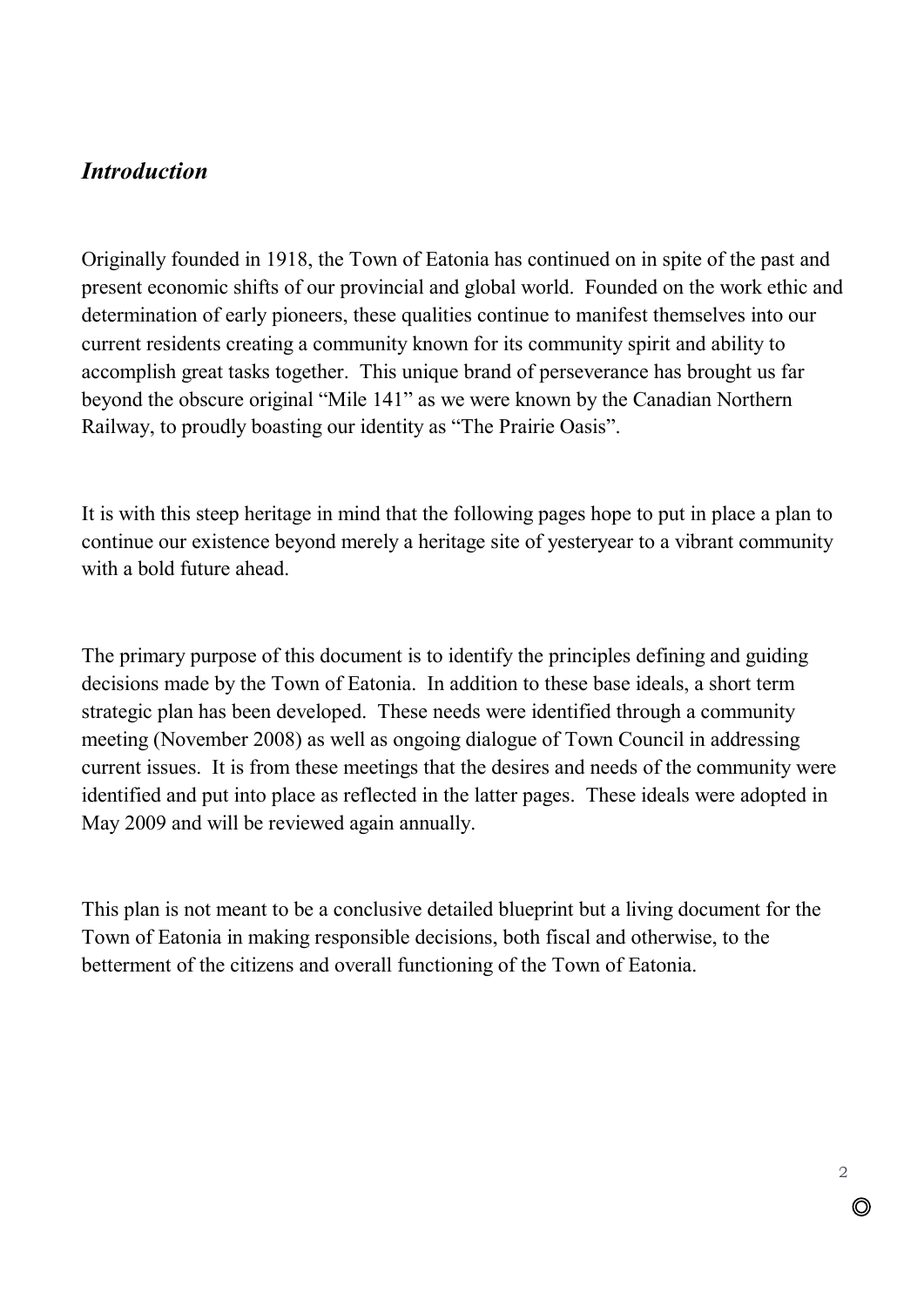## *Our Mission Statement*

The mission statement describes why we exist, who we serve and what services we provide. Our statement of purpose is as follows:

*The Town of Eatonia exists to provide excellent local government through leadership, teamwork, partnership and dedication to the community. It is our desire to facilitate effective and efficient delivery of public services and as best possible, nurture the economic, environmental, social and recreational well-being of the community, both now and in the future.* 

 $\circledcirc$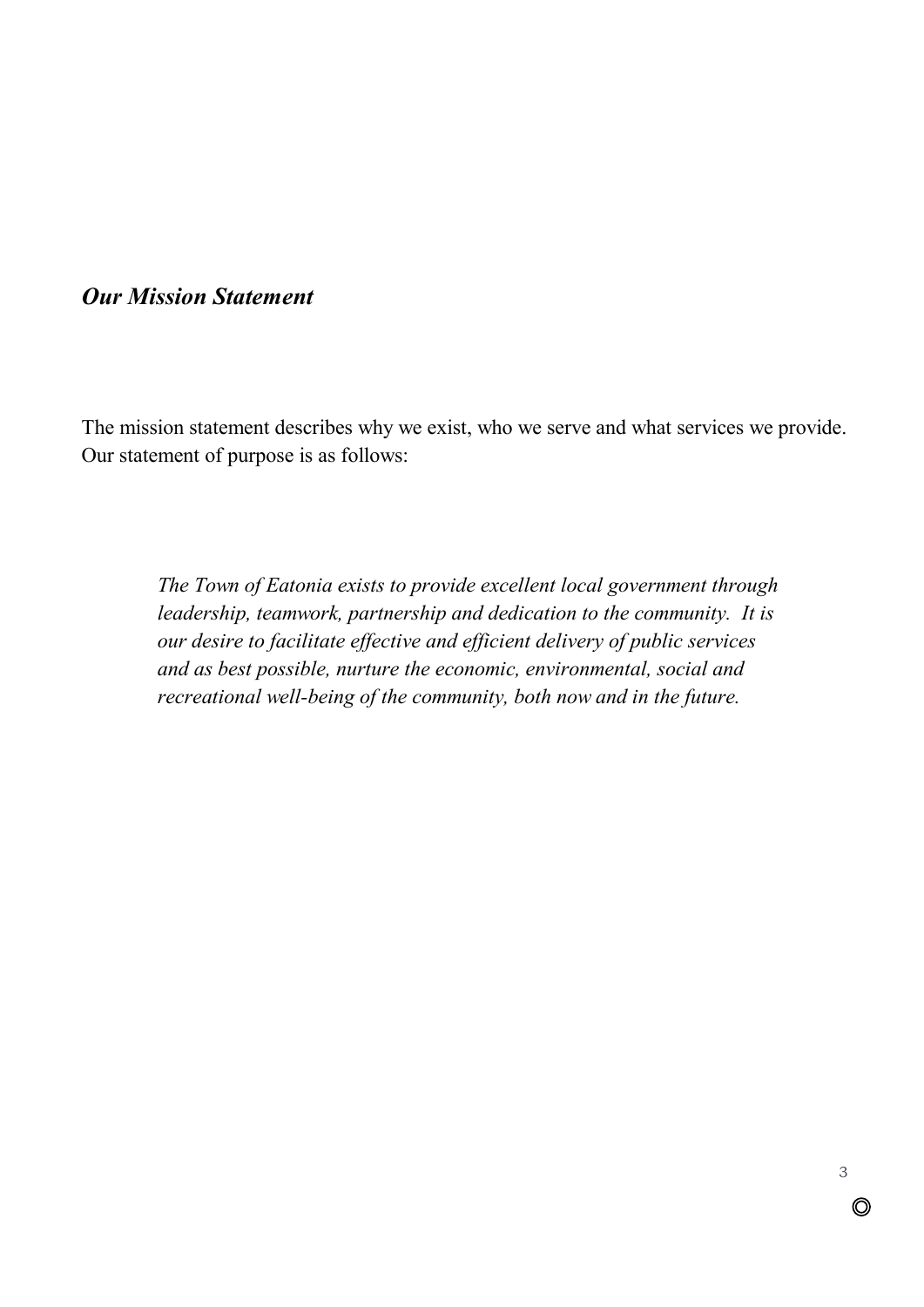## *Our Core Values*

These core values are the building blocks which reflect the beliefs of the Town of Eatonia. These will guide the way we make our decisions and carry out our actions.

- 1. Enhanced Quality of Life
	- $\triangleright$  As we exist to serve the community we are committed to providing quality service to our residents at affordable costs. To accomplish this we will continue to upgrade and maintain our infrastructure to ensure quality water and roads necessary to modern needs.
	- $\triangleright$  We will work co-operatively with other agencies to ensure the survival of our health, education and recreational facilities.
	- $\triangleright$  We will continue to strive for public safety.
- 2. Fiscal Responsibility
	- $\triangleright$  We will demonstrate this through correct collection, management and stewardship of public funds.
	- $\triangleright$  We will work to ensure that future generations are not financially responsible for the benefits received by the current populace.
	- $\triangleright$  We will work to find most cost-effective ways to deliver services to suit the needs of our community.
- 3. Respect for All
	- $\triangleright$  By building on strengths and respecting each others individual believes, we will strive to strengthen the community spirit to make Eatonia an even better place to live.